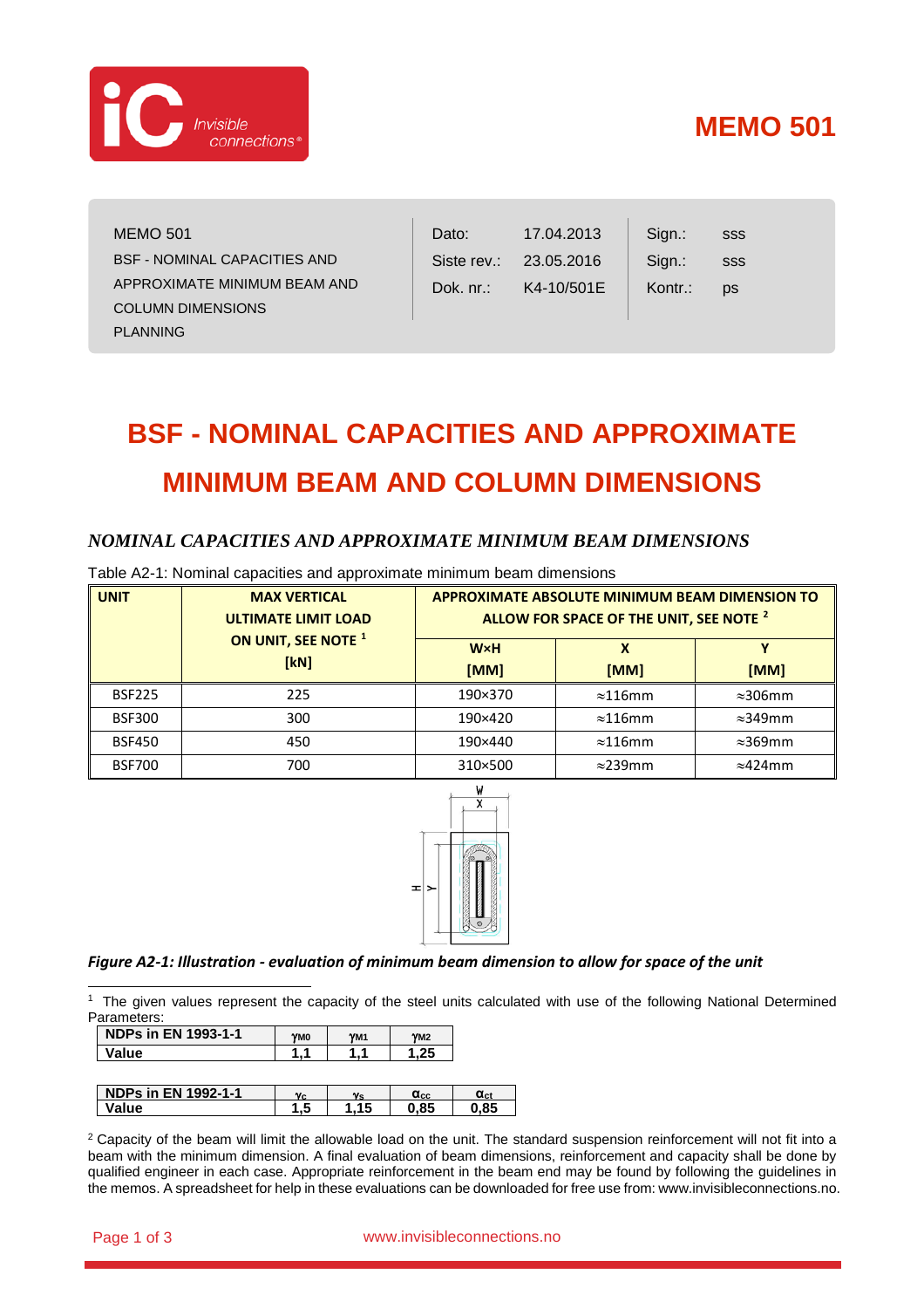



The absolute minimum beam dimension to allow for space of the unit is found as:

 $W=X+2\times\emptyset$ strirrup+2×Concrete cover. Where;  $X=\emptyset$ Half round steel in front +2× $\emptyset$ anchoring bar in front

# H= Y+2xØ<sub>strirrup</sub>+2xConcrete cover.

Where; Y=  $\emptyset$ <sub>anchoring bar in front</sub> +Ø<sub>Half round steel in front</sub>/2+h<sub>knife</sub>+Clearance+ Ø<sub>Half round steel at back/2+Ø<sub>anchoring</sub> bar at back</sub> (Note: The shape of the half round steel on the BSF700 unit is optimized around the knife. Thus, the formula will somewhat differ)

Assumed:

- Concrete cover: 20mm
- **BSF225:**  $\varnothing$  stirrup=10mm
- BSF300/450/700: Ø stirrup=12mm

# *APPROXIMATE MINIMUM COLUMN DIMENSIONS*

| <b>UNIT</b>   |      | <b>APPROXIMATE ABSOLUTE MINIMUM COLUMN WIDTH TO ALLOW FOR</b> |  |
|---------------|------|---------------------------------------------------------------|--|
|               |      | SPACE OF THE UNIT, SEE NOTE <sup>3</sup>                      |  |
|               |      | W                                                             |  |
|               | [MM] | [MM]                                                          |  |
| <b>BSF225</b> | 100  | 230                                                           |  |
| <b>BSF300</b> | 100  | 230                                                           |  |
| <b>BSF450</b> | 140  | 290                                                           |  |
| <b>BSF700</b> | 150  | 300                                                           |  |



# *Figure A2-2: Illustration - minimum column width to allow for space of the unit*

The minimum column width (W) to allow for space of the unit is found as:

W=Z+2xØ<sub>strirrup</sub> +2xØ<sub>main</sub>+2xConcrete cover.

Assumed:

- Concrete cover: 20mm
- Ø stirrup: 10mm
- BSF225/300: Ø main=25mm
- BSF450/700: Ømain=32mm

<span id="page-1-0"></span><sup>&</sup>lt;sup>3</sup> The capacity of the column itself is not evaluated. The given values are only informative, as the size of the main reinforcement, stirrups and concrete cover will vary.